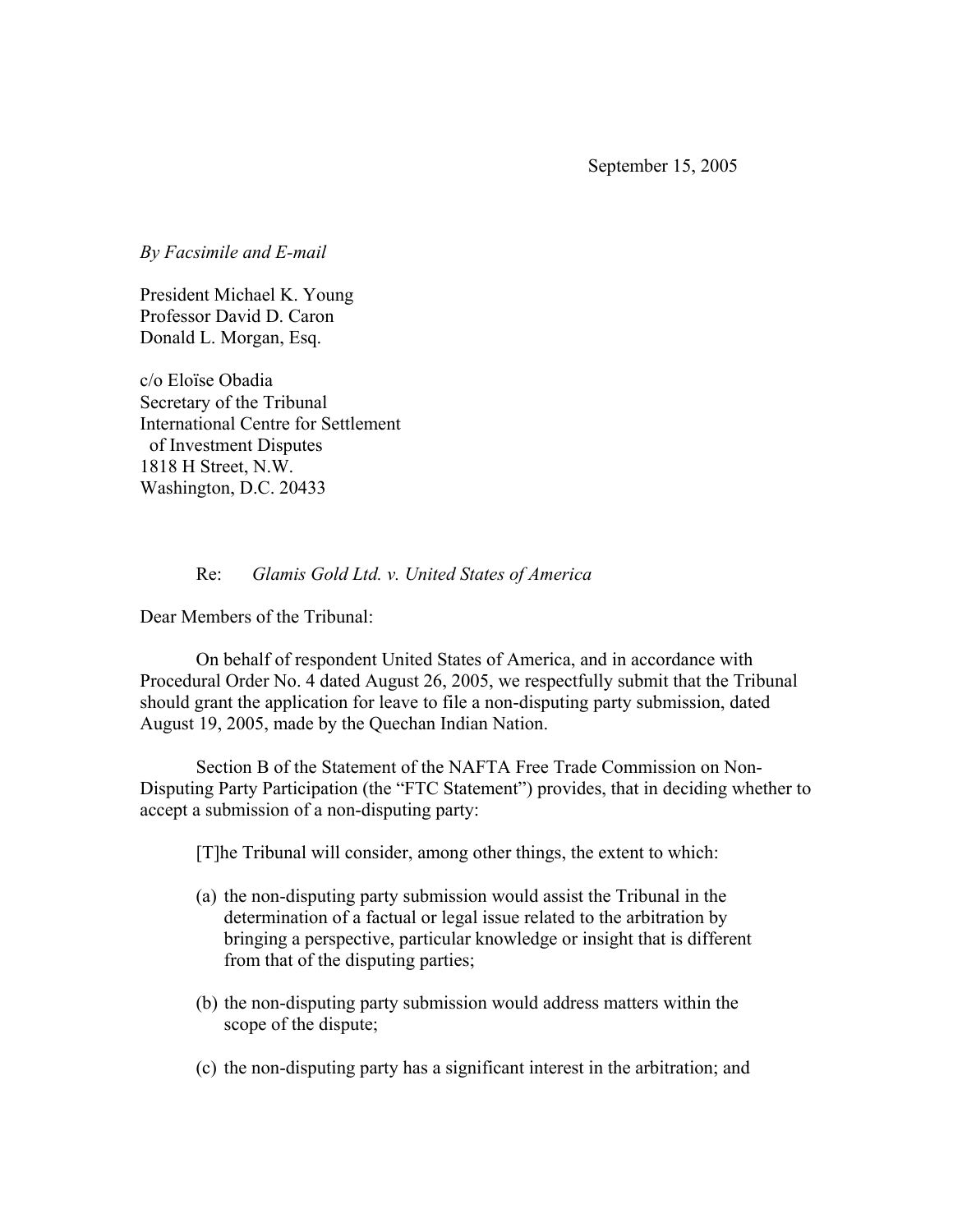(d) there is a public interest in the subject-matter of the arbitration.<sup>1</sup>

Consideration of these four factors supports acceptance of the Quechan Indian Nation's submission.

*First*, the Quechan Indian Nation offers a perspective, particular knowledge or insight that is different from that of the disputing parties. It addresses the issues in this case from the perspective of an American Indian Nation with historical, religious and cultural connections to the Imperial Project site. The Quechan Indian Nation represents that its viewpoints on the issues in this case differ from those of the disputing parties.<sup>2</sup> In particular, the Quechan Indian Nation has specific and unique expertise in the "cultural, social [and] religious value of the Indian Pass area" and can comment on the "severity of impacts . . . of the proposed mine to cultural resources, cultural landscape [and] context."<sup>3</sup> Thus, its submission may assist the Tribunal in the determination of the issues related to the arbitration.

*Second*, the Quechan Indian Nation's submission addresses matters within the scope of this dispute. For example, it provides analysis of the legal framework at the federal and state levels designed to protect cultural resources and it discusses the specific cultural resource issues associated with the Imperial Project site. As is evident by the disputing parties' pleadings, cultural resource issues figure prominently in this case.

*Third*, it is clear from the content of its submission that the Quechan Indian Nation has a significant interest in the arbitration. The underlying facts of this case involve land that the Quechan Indian Nation considers sacred. The Quechan Indian Nation participated in the federal administrative permitting process for the Imperial Project, and it actively supported the California legislation and regulations that are the subject of Glamis's claim.

*Finally*, there is undoubtedly a public interest in this arbitration. Unlike a purely commercial arbitration, this case implicates core governmental functions. Glamis's claim implicates issues of government regulation, expropriation and State responsibility. Its challenge to the California legislation and regulations, in particular, implicate issues of considerable public interest.

 1 FTC Statement ¶ B(6), *available at* http://www.state.gov/documents/organization/38791.pdf.

<sup>&</sup>lt;sup>2</sup> See Application for Leave to File a Non-Party Submission, Quechan Indian Nation at 3 (August 19, 2005).

 $3$  *Id.* at 4.